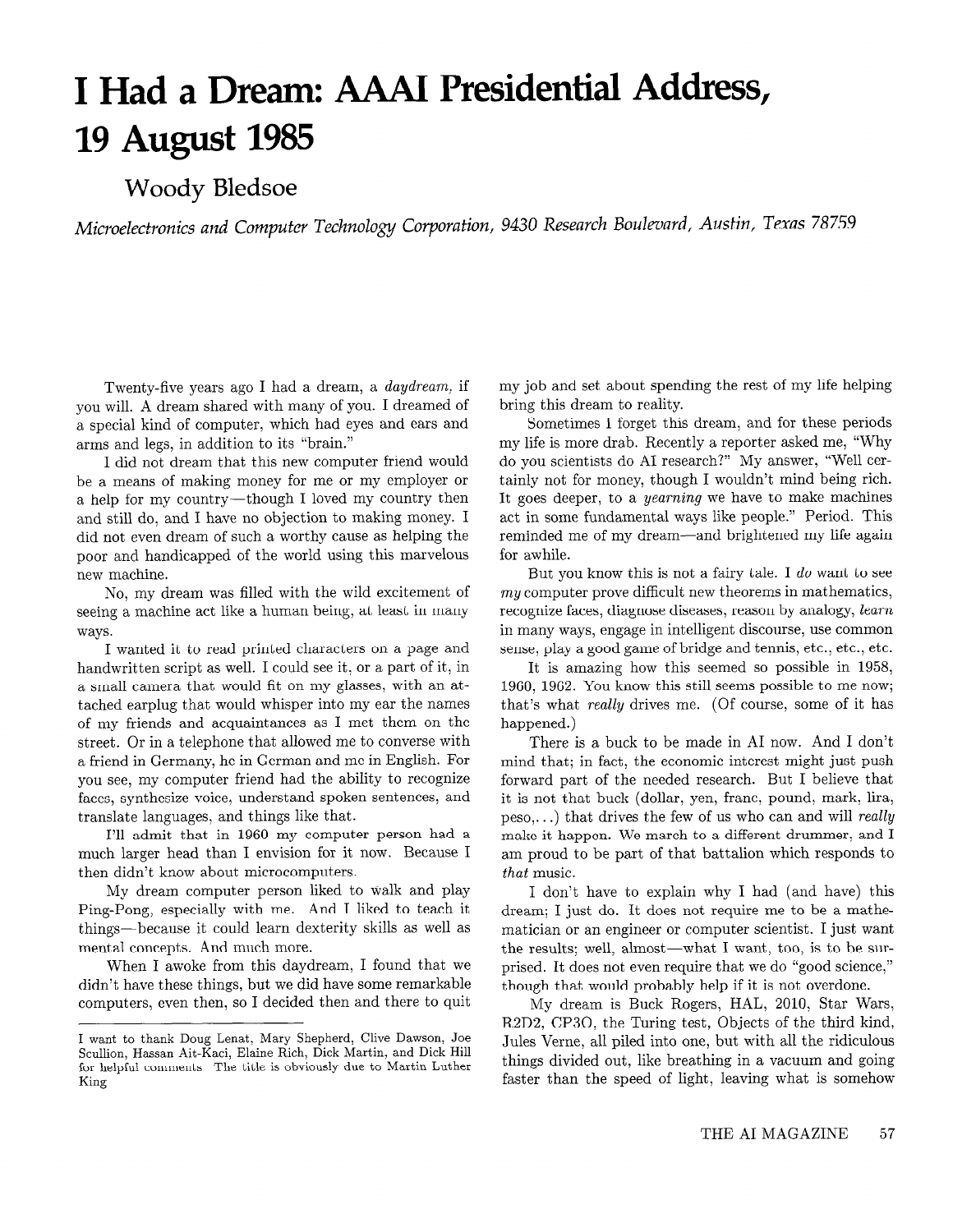possible by our present knowledge of science. That is what is exciting-doing the possible.

And I am not so generous; I want to actually see these things myself before I die. "Pressing science along a little bit" won't cut it with me unless I am part of the excitement and see some of the major milestones.

The physical parts of the proposed computer person seemed important in 1960. And this still excites me nowto have a robot run, fall, and get up; to act autonomously, to be a moving companion. Oh; I'm well aware that the real problems are those of the mind, getting computer programs to act as if they reason, act as if they understand, think, learn, plan, enjoy, hate, etc. That is the challenge of the age. Some of this has happened already, and I believe that we have, in this room, the talent to bring about much of the rest of it. As it unfolds during the next years and decades, let us not fail to stop occasionally to enjoy it, to "smell the roses," to thrill as each new milestone is reached.

When I began to prepare for this talk, I wondered what I would have to say that was worth hearing. And it was this contemplating that brought to mind the above thoughts, this "dream." These are things that are important to me in my "calling" as an AI researcher.

These 25 years have not been totally kind to my dream: Shakey liked shaking more than running and thinking, and was laid aside for a season; language translation sputtered, died, and was resurrected; facial recognition was pushed back on the researcher's stack; automatic provers showed signs of growing pains, which disheartened the fainthearted; no machine stepped forward to try the Turing test; robot arms were duplicating block castles instead of playing squash; etc., etc., etc.; many AI researchers lost faith and dropped out.

But, curiously, I remained in the AI fold, and why? Because these 25 years have also been fruitful and exciting. We have much to be proud of, with much left to be done.

First and foremost, we have learned what we are. Just as a small child remains ineffective until taught (given knowledge), so it is with our machines. Reasoning alone could not have enabled a prehistoric man to even invent the wheel, no matter how nimble his brain, but the spaceage woman with her knowledge of wheels, gears, engines, computers, aerodynamics, and the like, with the same reasoning power, can discover much more. Because knowledge is  $\text{king}$ ; knowledge—the key to who we are. Even reasoning itself is enhanced by knowledge about reasoning and knowledge about what we are reasoning about. Ours is, in essence, the knowledge business. (Ed Feigenbaum says that we are working on "Knowledge-application machines.")

But you say, "Every 'smart' program, used to solve a problem, regulate a chemical process, design a bridge, etc., has key pieces of knowledge built into it. So what is new about AI?" The answer is that the AI scientist or engineer recognizes this knowledge for what it is and has, in the case of expert systems, plucked it out of the program and placed it in a separate "knowledge base." Not only does the knowledge give the power, but it provides the functionality. The knowledge base acts as a new and powerful computer language, which is used by the programmer to carry out his or her will. He/she defines functionality and causes actions merely by changing this knowledge base.

So, foremost, we have learned that we must use knowledge, the knowledge accumulated by mankind over these last few thousand years, if we are to achieve these AI dreams. And we have accomplished a great deal during these last 30 years; let me mention some of it.

First, let me express my annoyance with some of the distracted individuals who criticize AI researchers for not "jumping to infinity" in one leap. Somehow, to them it is OK to work step by step on the dream of obtaining controlled thermonuclear energy or a cure for cancer or a cure for the common cold, but no such step-by-step process is allowed for those trying to (partially) duplicate the intelligent behavior of human beings. To these cynics, a natural language system that converses with us in a restricted form of English is somehow not a legitimate step toward passing the Turing test. I know of no case in the history of science where such "naysayers" actually helped with a new discovery.

Indeed, almost all of our AI accomplishments have been of the partial kind: natural language processors that handle a *subset* of English (or French, etc.); systems that recognize and synthesize limited forms of speech; character recognition machines that read only typewritten characters; expert systems that perform a variety of tasks (but not all that a human can); theorem provers that can prove difficult theorems in a particular area of mathematics or that can handle the inferencing needed for elementary expert systems, including nonmonotonic reasoning; programs that play expert-level chess; programs that exhibit an elementary level of learning and reasoning by analogy. And the list goes on.

Another key thing that we have learned and are still learning is the list of crucial technologies needed to continue the pursuit of our AI objectives. These partial results, mentioned above, have helped to unearth the roadblocks that stand between where we are now and where we are trying to go with AI. We are beginning to enumerate and classify these enabling technologies.

Foremost on the list is the representation and storage of knowledge, with the added requirement that the particular design will allow:

- $\bullet$  Learning: Ease of acquiring and storing the knowledge
- Performance: Effectiveness in using the stored knowledge to perform tasks, solve problems, and answer questions

I believe that it is time to build large, very large,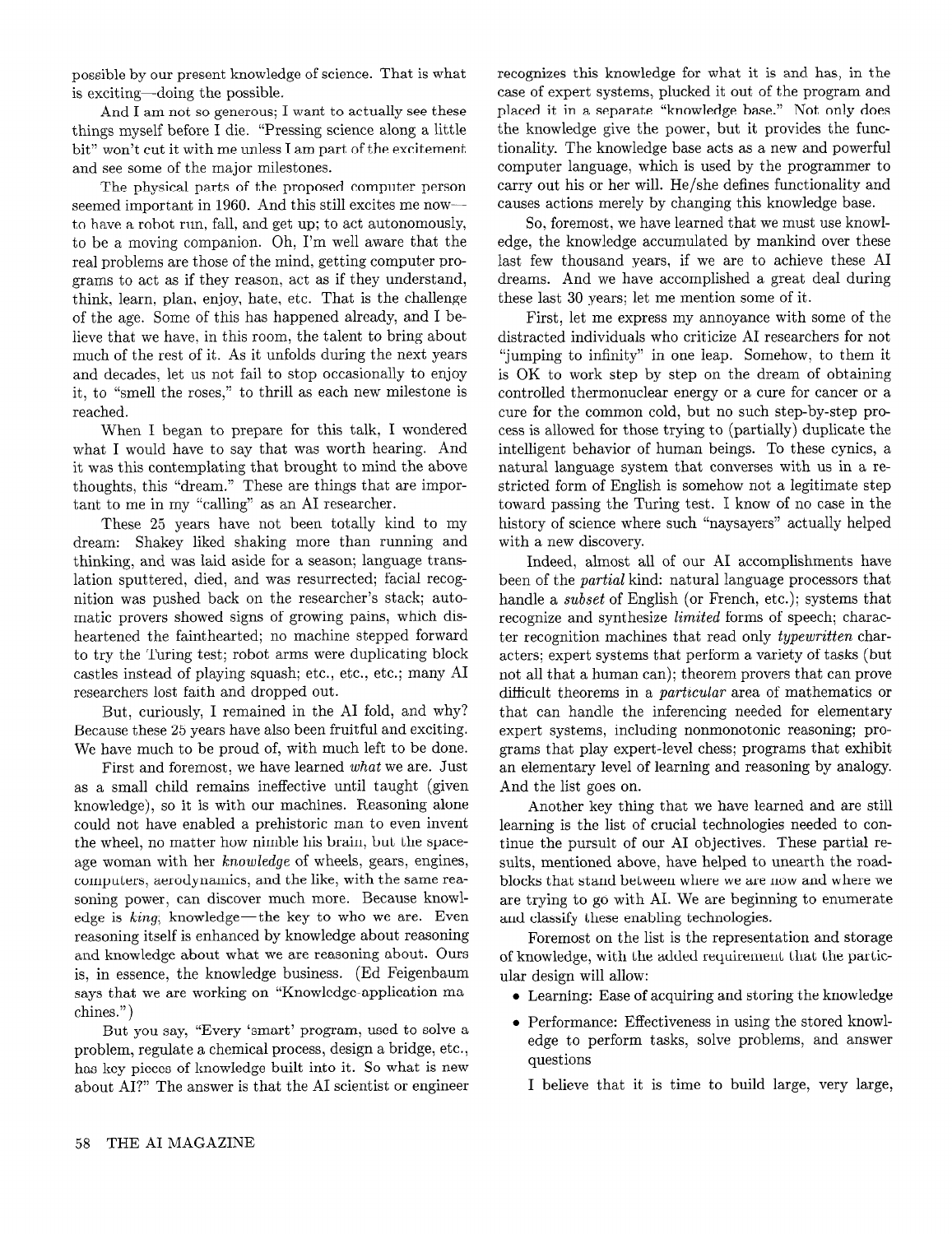knowledge bases. Such a knowledge base should contain common sense knowledge as well as encyclopedic and expert knowledge and be structured to handle the learning and performance requirements mentioned above. (An effort of this sort headed by Doug Lenat at MCC uses common sense knowledge in a fundamental way and uses analogy to help with knowledge acquisition and problem solving.)

It is believed that such a large-structured knowledge base would not only allow the sharing of knowledge by numerous systems, but, if structured correctly, could provide much more robustness and functionality than is possible from a number of distinct smaller KBs.

It has been said that we cannot have true machine intelligence until we have *effective* machine learning. In that case, we have a ways to go. But a number of good researchers are beginning to make progress in this area. Earlier work on machine learning tended to be too ambitious, too general, whereas the recent efforts have had more success where the things being learned are controlled by knowledge structures, where the machine finds values of facets within a human-supplied framework. But even so, until we see some real gain, a reasonable amplification of capacity, then some of us need to be rethinking the learning and analogy process from scratch. (This rethinking might also apply for some other areas of AI research.)

Twenty years ago one might have been tempted to say that it requires only two things to build a machine which appears to think like a human being—machine learning and natural language understanding-because such a machine can be taught by feeding it more and more knowledge from existing books, letting it bootstrap itself to higher and higher levels of mental functionality. But those two requirements are formidable indeed. In fact, I'm afraid that this characterization is misleading. It lets us believe that the major present needs of AI can be satisfied through machine learning. While that might be a correct principle for the long run, it won't do for the near term. So we must press on in other areas of AI as well as machine learning. For example, the important work on speech acts should be pushed now and not delayed until the machine can learn from books how to carry on a discourse.

I like Marvin Minsky's suggestion that the ability of a program to learn should be proportional to what it already knows. Such a program, when and if it is achieved, can be exploited in a dramatic (frightening?) way.

As our intelligent programs such as expert systems be- decade) will absorb a large percentage of the research and gin to fail, we want to move from %hallow" (statistical) development effort over the next several years, and rightrules toward "reasoning from basic principles." Several fully so. I mean expert systems that have been endowed research programs are pushing in this direction. I believe with large structured knowledge bases, ability to reason the key here is to move *toward* basic principles, a step at a through various causality levels (preferring the shallowest time, and not to basic principles in one step. For example, but resorting to deeper levels as needed), limited ability knowledge of actions can be classified by levels of causal- to learn automatically from experience and to accumuity. I will try to explain this by first giving an example. If late knowledge by analogy, truth maintenance systems,

one holds an object in his hand five feet above the ground and releases it, it will

- 1. Fall toward the ground
- 2. Fall toward the ground with increasing velocity
- 3. Fall, with its height y, in feet, governed by the equation

$$
y = 5 - 16.1t^2
$$

with t measured in seconds

- 4. Fall according to Newton's law of attraction
- 5. Do the same as (3) but also account for air friction
- 6. Fall according to the laws of general relativity

For most applications, the first answer is enough: "If you release it, it will fall." For example, we might say to a child, "If you drop that rock it will hurt your foot." This might be called the "shallow" level. Deeper levels give information that is more and more precise but at a higher cost.

A human could never get anything done operating continuously at the third level, let alone the fifth, and neither could an expert system. The early expert systems tended to operate at the first level of causality, the shallow level. This was fortunate because it allowed these programs to exhibit a great deal of expertise for minimum cost. Such successes of expert systems have been of great value to the field of AI. They not only helped build confidence in the AI researchers that worthwhile accomplishments are possible but also promised financial returns in the near term that can help pay for further research and development. So operating at the shallow level is not bad at all when it works.

The problem comes when that level is not adequate, when deeper causal reasoning is needed. And it is at this point that our machines need to be directed one step deeper in the causality chain.

Using causality properly, then, does not mean jumping to the deepest causal level, but rather working down through levels as needed. I believe that the recent work on qualitative reasoning is a correct step in this direction. But to make it work properly, an overall knowledge structure, governed partly by common sense, is needed to control the process.

Causality is another important research area in AI. These new super expert systems (for the coming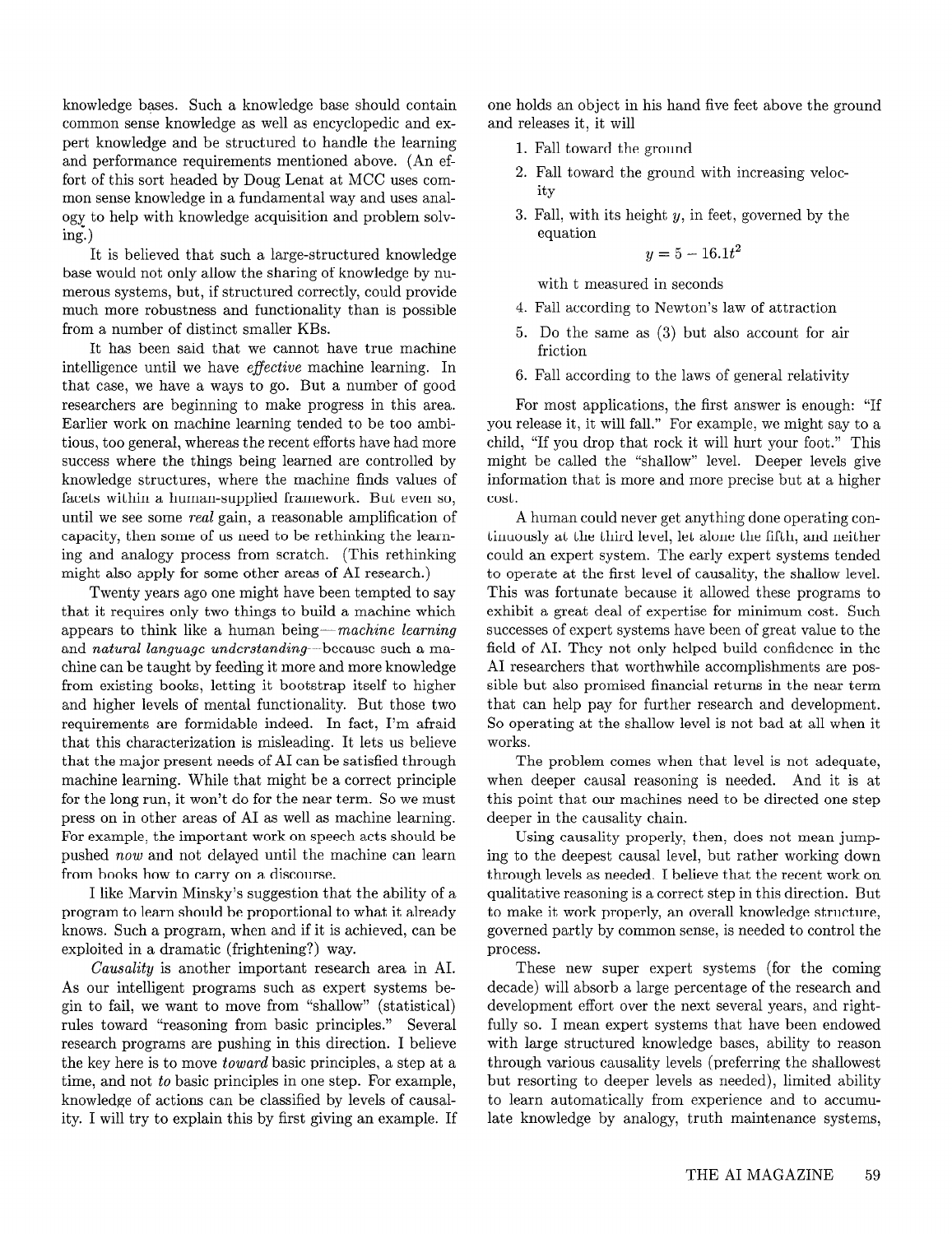enhanced human interfacing to facilitate knowledge acquisition from experts and for ease of use, etc.

These super expert systems will evolve into the "thinking" part (as opposed to the moving and sensory parts) of our dreamed of intelligent machines of the future. Later versions will have enhanced ability to learn (e.g., learning directly from machine-readable text) and reason by analogy and much more.

Now let me list some of the areas that I feel will dominate AI research over the next decade. I have discussed most of these already and now list one more: automatic reasoning.

## Important Research Areas

Large-Structured Knowledge Bases Knowledge Representation Knowledge Storage, Retrieval, and Use

Expert Systems Technology (A large effort)

Machine Learning

Controlled by knowledge structures

Causality

By depth levels

Human Interfacing

Natural Language Processing Speech Recognition and Generation

Automatic Reasoning

Analogical Reasoning Common Sense Reasoning, Default Reasoning

I have not tried to be complete in this listing and have not even mentioned some important areas such as robotics, automatic programming, and planning.

Automatic reasoning is an area of research that is becoming increasingly important for a number of reasons. Earlier expert systems required only modest inferencing power because they operated on rules at the shallowest levels. But as we reach toward deeper causality, the reasoning component is challenged to handle the switching of levels and the added complexity of the deeper levels. In this, as always, knowledge plays a crucial role.

Also, the emergence of logic as a basis for programming languages (PROLOG, LOGLISP, PARLOG, etc.), and as a means for storing knowledge (in logic databases, logic based rules for expert systems), has suddenly placed a new load on our automatic-reasoning programs (our provers). Thus we see the great interest in "Kilolip" machines that perform a large number of logical inferences per second. Such high performance will not only be needed for horn-clause problems, such as the use of PROLOG, but also for reasoning in first-order logic and even in modal logic and higher order logic. Thus, the renewed interest in automated theorem proving.

It will be interesting to see whether the new concepts for handling horn clauses and first-order logic, which are expected to produce "raw horsepower" in the Megalip range, will be enough to cope with the load that will be imposed by the next generation applications, or whether these methods will have to be "spiced" with special reasoning knowledge units for speeding up proofs for particular applications. In any event, automatic-reasoning research should become more relevant in the near future.

Let me not be misunderstood. General-purpose reasoning machines (theorem provers) alone are not enough. Knowledge is still the key. But the requirements for reasoning about knowledge will be intensified and partly satisfied by these new high-speed provers that are beginning to appear.

I have great faith that the AI community is headed generally in the right direction. About half of the new crop of graduate students admitted to the Ph.D. program in computer science at the University of Texas this year selected AI as their preferred field of study. This preference for AI seems to be duplicated throughout the world, and we are talking about some of the very best students. These young people hold in their hands the future of this discipline. The power and influence of the earlier pioneers will wane as these new researchers emerge.

I urge these new students and all new researchers to set themselves a vision of the future and to have the courage to make major new departures, to question the old and get on with the new. There is much to learn from us. We have pointed generally in the right direction, but the major gains are yet to be made.

I personally favor the bold approach over the timid. And there are certain bold experiments that have to be made. One such effort was the mechanical translation (MT) work of the early 1960s. Some have called it a failure, but I do not! It had to be tried. It seems rather obvious now that you cannot have MT without language understanding. That awareness was made much clearer by these earlier experiments—they helped focus research in the important area of natural language processing. And look how exciting that has become and where it has led, even to the resurgence of MT! A similar story could be told about early speech recognition-quality speech recognition is not possible without language understanding. Early experiments with perceptrons represent another such example. In all these cases a lot of work compensated somewhat for the lack of a great idea. (The Shakey robot project at SRI is another example, but in that case the value of the early work is widely appreciated.)

The principle I want to make is this: when you have what looks like a good idea, give it your best shot, waste a little money to get some early feedback. Don't take forever to study the problem, because that is even more expensive (and less exciting). Of course, this strategy (this scientific method) requires *character* on the part of the researcher.